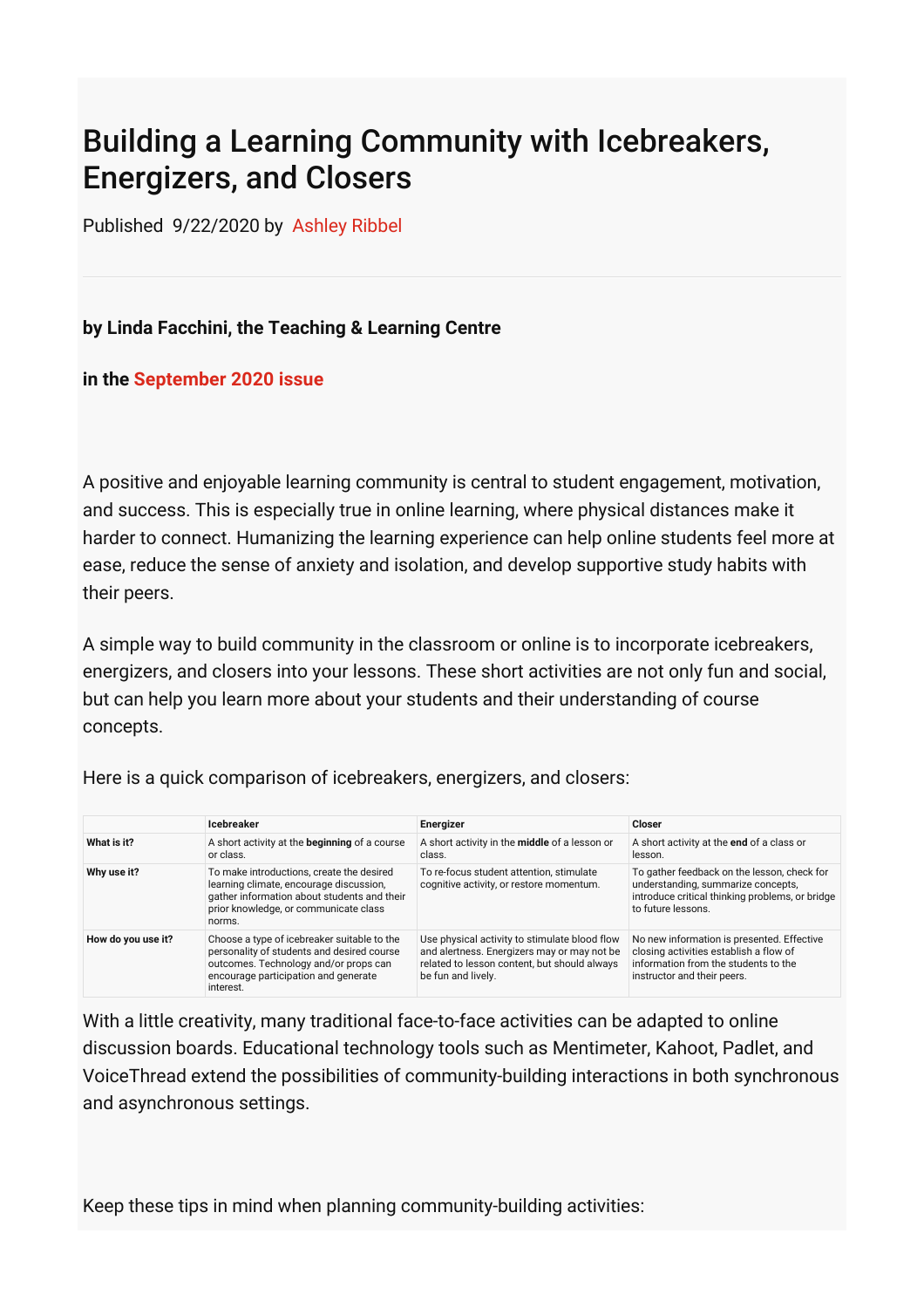**Keep it short and fun** – Icebreakers, energizers, and closers are designed to be brief and lively breaks in your lesson. Plan activities that can be completed in about 10 minutes.

**Have a clear goal** – Know what you want to accomplish by using an icebreaker, energizer, or closer and select an activity that helps you and your students reach this goal. Connect the activity to the course content if possible.

**Choose suitable activities** – Consider the characteristics of your students, the setting, the subject matter, and your own comfort level. For example, students in programs that don't typically involve frequent class discussions may be more willing to interact through a technology tool rather than verbally sharing information.

**Don't overuse** – Use these activities in moderation to provide maximum impact and change it up from time to time. If you do incorporate them regularly (for example, a weekly closer), avoid using the same activity too often.

**Be spontaneous!** – Community-building activities don't always need to be planned. Keep a list of simple questions that can be quickly dropped into your lessons whenever you sense the need for engagement.

Whether you are teaching online or face-to-face, incorporating icebreaker, energizers, and closers will make the teaching and learning experience more enjoyable for your students and yourself.

For more information and sample activities, check out these resources:

----------------------------------------------------------------------------------

- [Icebreakers, Energizers, Warm-Ups, and Closers](https://employees.senecacollege.ca/spaces/39/the-teaching-learning-centre/articles/press-release/7587/icebreakers-energizers-warm-ups-and-closers) from [The Teaching & Learning Centre](https://employees.senecacollege.ca/spaces/39/the-teaching-learning-centre/home)
- [Icebreakers for Online Classes](https://uwaterloo.ca/centre-for-teaching-excellence/teaching-resources/teaching-tips/teaching-tips-creating-positive-learning-environment/icebreakers-online-classes) University of Waterloo Centre for Teaching Excellence
- Barkley, E. F. (2010). *Student engagement techniques: A handbook for college faculty*. Jossey-Bass. – available through Seneca Libraries
- Seneca's [Educational Technology Tool Finder](https://employees.senecacollege.ca/spaces/35/educational-technology-advisory-committee-etac/wiki/view/578/educational-technology-tool-finder)